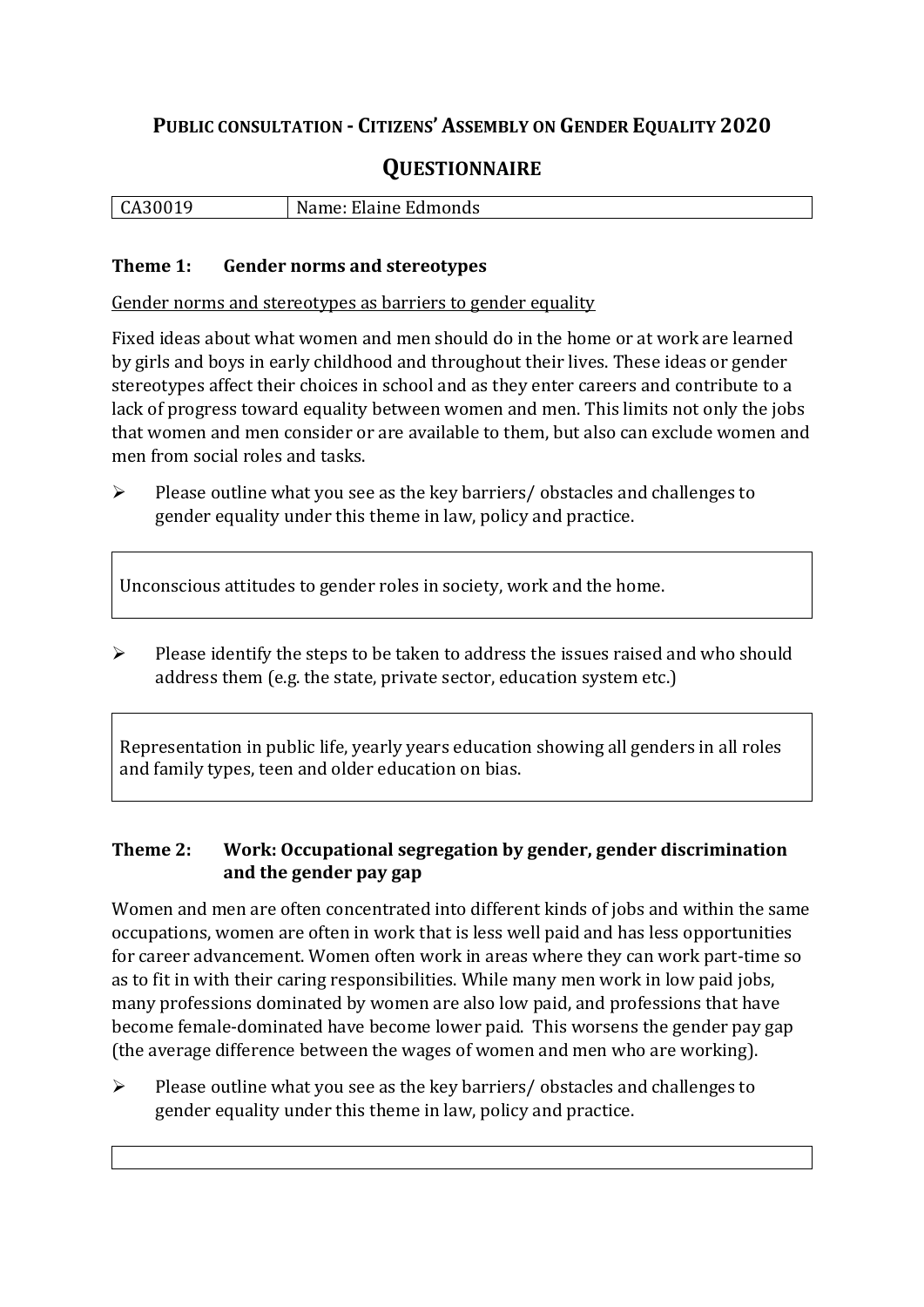Lack of enforcement of pay rules, lack of transparency in pay levels in the private sector. No gender blind interviewing practices.

 $\triangleright$  Please identify the steps to be taken to address the issues raised and who should address them (e.g. the state, private sector, education system etc.)

Legislate for pay transparency. Large companies required to report pay scales or ranges for different titles and levels of experience. Legislate for gender equality at all levels in companies (eg if junior positions are filled 50/50 then so should management, promotions should be gender neutral and there should be the possibility of gender blind 'interview' practices.

### **Theme 3. Care, paid and unpaid, as a social and family responsibility**

Care -- the social responsibility of care and women and men's co responsibility for care, especially within the family

Women remain disproportionately responsible for unpaid care and often work in poorly paid care work. For working parents or [lone parents,](https://aran.library.nuigalway.ie/bitstream/handle/10379/6044/Millar_and_Crosse_Activation_Report.pdf?sequence=1&isAllowed=y) balancing paid work with parenting and or caring for older and dependent adults presents significant challenges. Women are [most disadvantaged by these challenges,](https://eige.europa.eu/gender-equality-index/game/IE/W) yet men also suffer from lack of opportunities to share parenting and caring roles. Despite recent legislation and policy initiatives to support early years parental care, [inequalities in the distribution of unpaid](https://www.ihrec.ie/app/uploads/2019/07/Caring-and-Unpaid-Work-in-Ireland_Final.pdf)  [care](https://www.ihrec.ie/app/uploads/2019/07/Caring-and-Unpaid-Work-in-Ireland_Final.pdf) continue between women and men. The cost of childcare has been identified as a particular barrier to work for women alongside responsibilities of caring for older relatives and dependent adults.

➢ Please outline what you see as the key barriers/ obstacles and challenges to gender equality under this them in law, policy and practice.

Social attitudes to domestic labor remain a huge issue as does the devaluation of this type of work and lack of reward which leads to the lower paid worker (normally female) to undertake the work. A lack of skills in caring in males due to socialisation could be addressed at primary and secondary education level with courses like home ec but with expanded life skills (on both sides of the 'gender' eg woodwork and diy along with Civic skills, taxes, and the practical caring skills) at all levels of education would be valuable.

➢ Please identify the steps to be taken to address the issues raised and who should address theme (e.g. the state, private sector, education system etc.)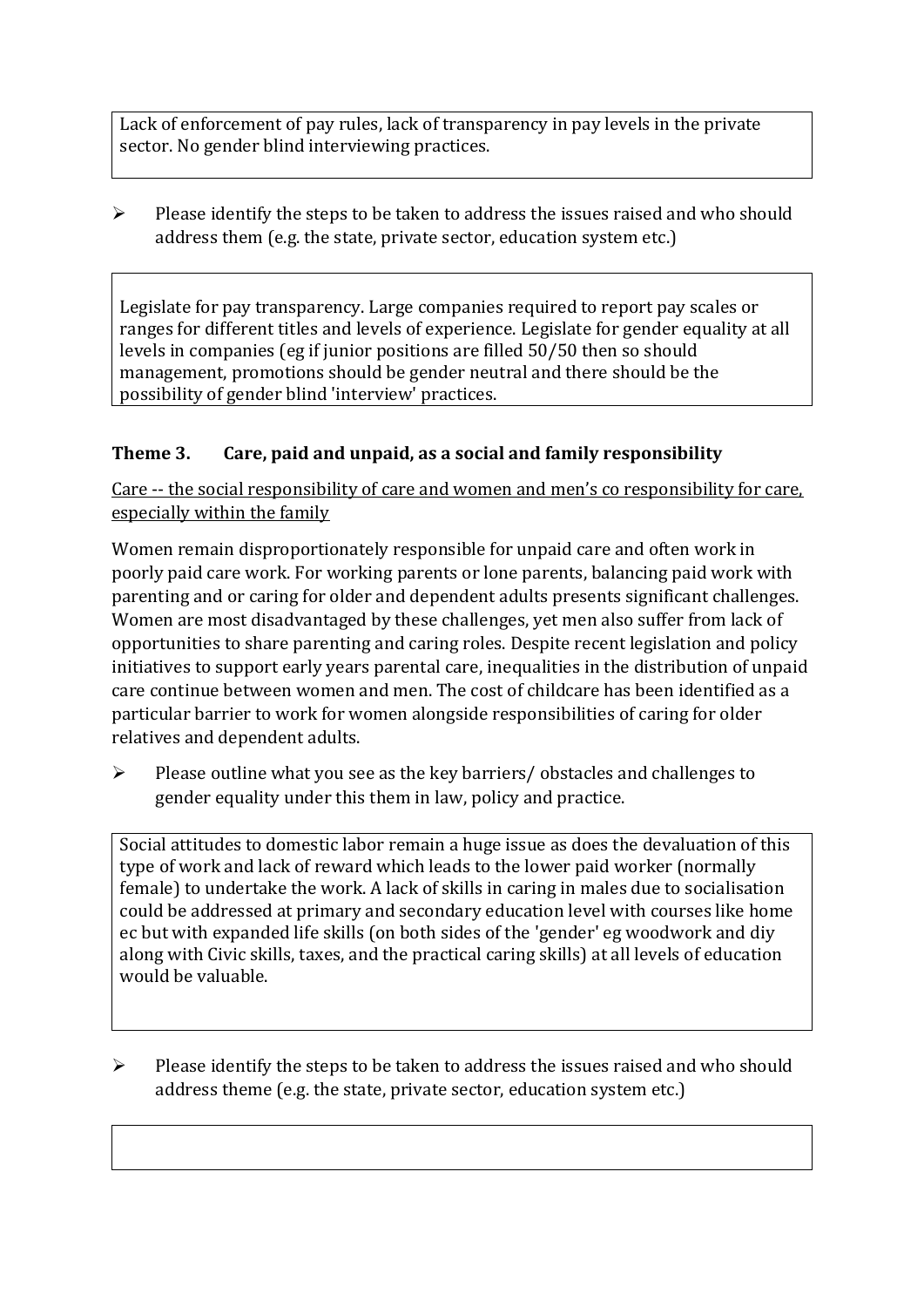Education in life skills including caring skills for all children to break gender perceptions and reduce difference in socialisation. Social and financial value put on caring. More carers supports which aren't gendered.

#### **Theme 4: Women's access to, and representation in, public life and decision making**

Ensure women's participation and representation in decision-making and leadership in the workplace, political and public life

Women are systematically underrepresented in leadership in [economic](https://eige.europa.eu/gender-equality-index/2019/compare-countries/power/2/bar) and [political](https://eige.europa.eu/gender-equality-index/2019/compare-countries/power/1/bar)  [decision-](https://eige.europa.eu/gender-equality-index/2019/compare-countries/power/1/bar)making. Despite the introduction of a candidate gender quota (through the system of party funding) for national political office, and [initiatives](https://betterbalance.ie/) to support women's access to corporate decision-making roles, men continue to dominate leadership positions. There are also issues to be considered around how media represents women and men.

➢ Please outline what you see as the key barriers/ obstacles and challenges to gender equality under this theme in law, policy and practice.

Devaluation of women's work.

➢ Please identify the steps to be taken to address the issues raised and who should address them (e.g. the state, private sector, education system etc.)

Election quotas, education and training.

#### **5. Where does gender inequality impact most?**

To conclude we would be interested in your response to the following question: In which area do you think gender inequality matters most?

Please rank the following in order of importance, 1 being the most important:

| Paid work                |   |
|--------------------------|---|
| Home & family life       |   |
| Education                | 5 |
| Politics and public life |   |
| Media                    |   |